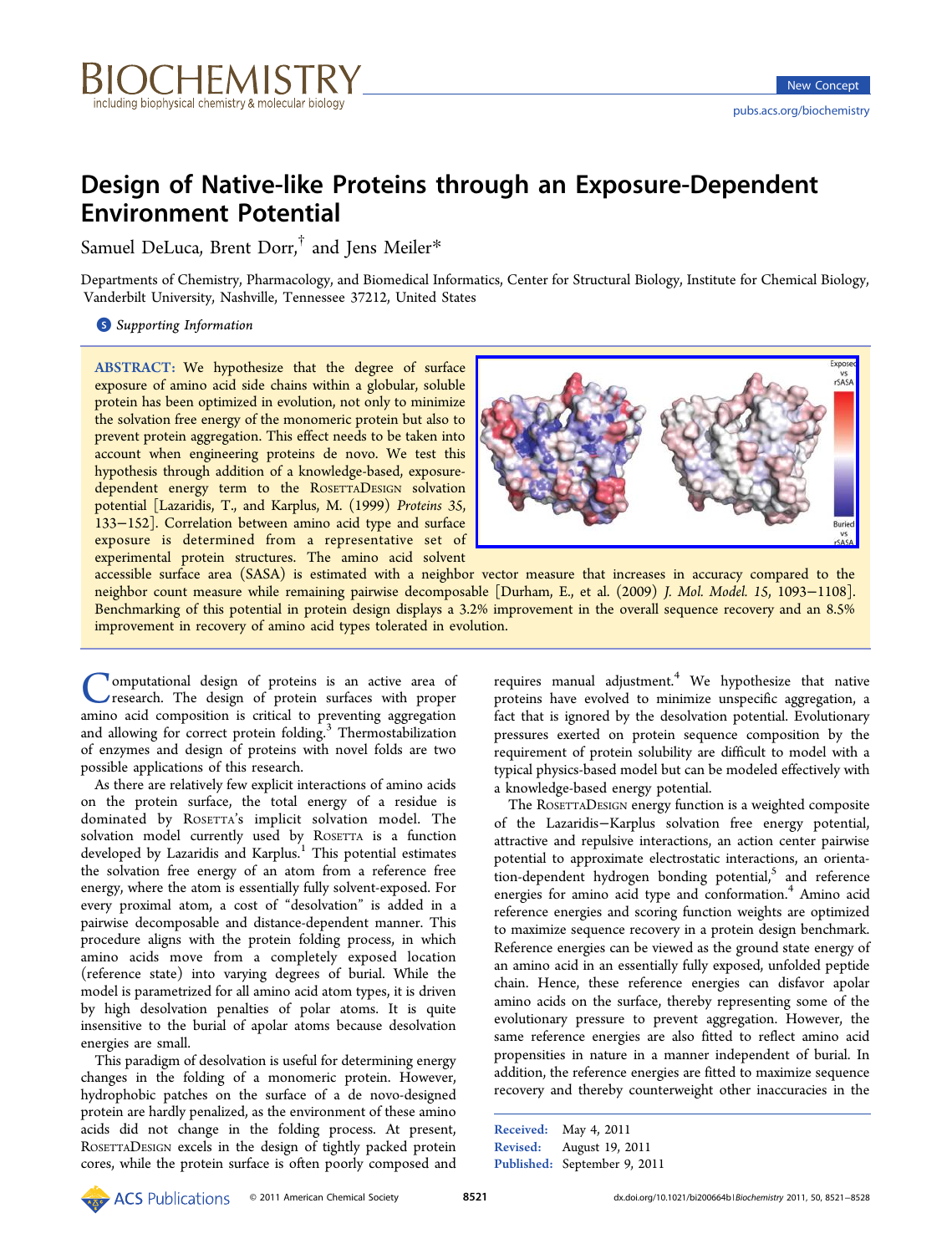ROSETTADESIGN energy function. As a result, the reference energies form a container term that combines multiple effects that can be difficult to disentangle, and it provides a corrective power against exposed hydrophobic amino acids on the surface.

To improve upon the shortcomings of ROSETTADESIGN described above, we implemented the neighbor vector (NV) based knowledge-based potential (KBP) previously described by Durham et al.<sup>2</sup> This neighbor vector environment KBP converts the likeli[ho](#page-7-0)od to see an amino acid at a given level of exposure into an environment energy. The NV environment KBP encapsulates both desolvation energy and evolutionary biases against apolar amino acids at the protein surface with amino acid-level resolution.

The usefulness of an environment potential based on burial is contingent on an accurate measure of burial. Solvent accessible surface area (SASA) is the most accurate means of calculating amino acid burial but is generally time-consuming to compute, limiting its usefulness in protein design. ROSETTADESIGN currently uses a neighbor count method (NCR) for estimating solvent accessibility in the pair potential. While the NCR method correlates with residue burial, high inaccuracies are common in surface and partially exposed positions (Figure 1).



Figure 1. Comparison of NV and NCR measures to rSASA. In both panels, a color map plots the difference between a surface approximation method and the normalized rSASA value. A residue for which the SASA approximation matches rSASA exactly would have a score of 0 and be colored white. Regions of the surface colored red are categorized as more solvent exposed than by rSASA, while regions colored blue are categorized as less solvent exposed than by rSASA. (A) Protein 7DFR colored by the neighbor count approximation of surface accessibility as used in ROSETTA (NCR). (B) Protein 7DFR colored using the neighbor vector (NV) approximation. The NV measure has significantly smaller deviations from the rSASA standard with a mean of 0.14 compared to the mean deviation of 0.20 seen with the NCR measure. Additionally, the NV measure is more consistent, with a standard deviation of 0.11 compared to the standard deviation of 0.46 seen with the NCR metric. Panels A and B illustrate the improvement in consistency, as areas of score deviation in panel B are smaller and generally less "patchy" in their appearance.

To overcome the limitations of the NCR burial approximation, an NV approximation of residue burial was implemented. For a schematic representation of the NV algorithm, see Figure 2 of the Supporting Information. The NV algorithm and KBP generated [and described by Durha](#page-7-0)m et al. $2$ was used in our implementation. Proteins selected for derivin[g](#page-7-0) the KBP were monomeric, globular proteins, which do not engage in obligate, and therefore strong, protein−protein interactions. It is expected that some of these proteins will engage in transient interactions with other proteins; however, these interactions will be weaker. As a result, the noise added to

the KBP by these interactions will be of low magnitude and uniform.

The half-sphere approximation method developed by Hamelryck in 2005<sup>6</sup> approximates surface accessibility by counting the number [o](#page-7-0)f residues in a half-sphere below the side chain of each amino acid. The half-sphere count is directly related to residue burial. Half-sphere exposure (HSE) is implemented in the freely available BioPython library, and this library was used to compare performance of HSE and NV to relative SASA (calculated using NACCESS). The per residue exposure was calculated for each of the proteins in the 42 protein benchmark set, and adjusted *R*<sup>2</sup> values were calculated for the correlation of each measure to relative SASA (rSASA). The adjusted correlation factor  $R^2$  value for HSE versus rSASA was 0.68, while the adjusted correlation factor  $R^2$  for the NV method was 0.86. This suggests that while HSE is conceptually simpler, it does not perform as accurately as NV for proteins in our benchmark set.

A linear regression modeling the correlation between rSASA values (in the range of 0−1 calculated using NACCESS) and NV score (range of 0−1) was generated on the basis of all proteins in the 42-protein benchmark set. The resulting linear regression model was rSASA =  $1.29(NV) - 0.11$  and had an  $R^2$ of 0.86. On the basis of this model, residues with NV scores between 0.00 and 0.24 will have an approximate rSASA value of 0−0.19, residues with NV scores from 0.25 to 0.39 will have an approximate rSASA value of 0.21−0.39, and residues with NV scores between 0.40 and 1.00 will have an approximate rSASA value of 0.40−1.10.

Terms in the ROSETTADESIGN energy function can take the form of either single-body or two-body terms. Two-body terms describe energies that pertain to the interaction between residues, such as the energy associated with hydrogen bonding, while single-body terms describe energies that pertain only to a single residue. The resulting NV environment KBP was implemented as a single-body term in the ROSETTADESIGN energy function. ROSETTADESIGN revision 39040 was used in all calculations.

Computationally assessing the performance of a protein design algorithm is inherently challenging. Historically, percent sequence recovery has been used as a metric for the quality of a protein design, as it has been observed that protein sequences are frequently close to optimal for a given fold.<sup>7</sup> However, many protein folds having large variations in s[eq](#page-7-0)uence are frequently seen in nature.<sup>8</sup> Of the 74608 protein chains present in the Structural Classific[a](#page-7-0)tion of Proteins (SCOP) database as of 2009, only 1280 individual folds are observed.<sup>9</sup> In many positions, particularly on the surface of protein[s,](#page-7-0) multiple residues can be tolerated with similar energies. This finding limits sequence recovery as a measure for successful protein design because the design of a different but tolerated amino acid is counted as a failure. To resolve this problem, we introduce a metric based on sequence homology. A Position Specific Scoring Matrix (PSSM) is derived from a Basic Local Alignment Search Tool (BLAST) query of the native sequence of a protein. The percent recovery of amino acids with positive values in the PSSM determines the recovery of evolutionarily tolerated amino acids.

# ■ **EXPERIMENTAL PROCEDURES**

The ROSETTADESIGN energy function is a linear combination of individual energy terms. As a result, the addition of a new energy term will impact the energy function as a whole. To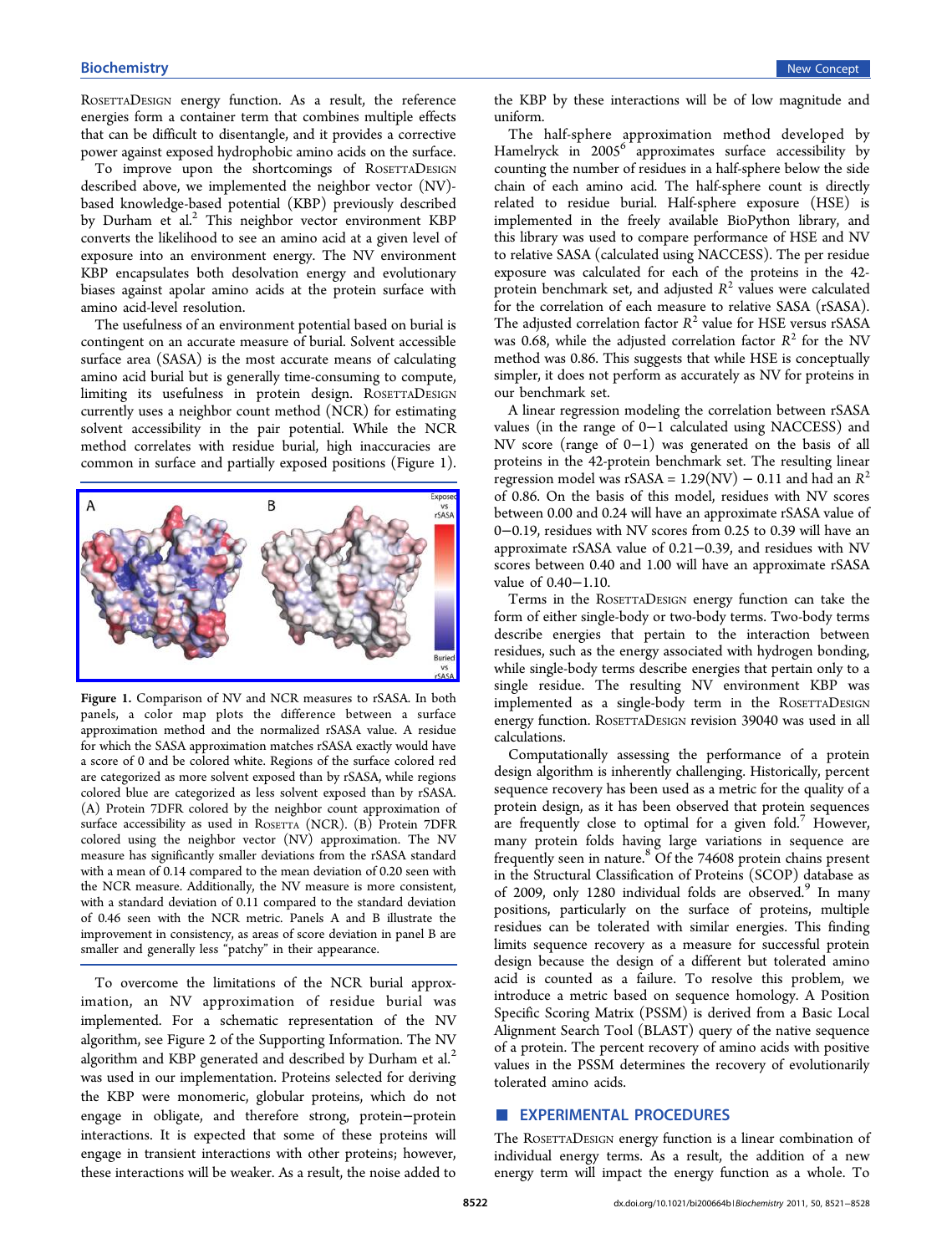<span id="page-2-0"></span>

Figure 2. [\(A\)](http://pubs.acs.org/action/showImage?doi=10.1021/bi200664b&iName=master.img-002.jpg&w=467&h=182) [Percent](http://pubs.acs.org/action/showImage?doi=10.1021/bi200664b&iName=master.img-002.jpg&w=467&h=182) [change](http://pubs.acs.org/action/showImage?doi=10.1021/bi200664b&iName=master.img-002.jpg&w=467&h=182) [in](http://pubs.acs.org/action/showImage?doi=10.1021/bi200664b&iName=master.img-002.jpg&w=467&h=182) [overall](http://pubs.acs.org/action/showImage?doi=10.1021/bi200664b&iName=master.img-002.jpg&w=467&h=182) [sequence](http://pubs.acs.org/action/showImage?doi=10.1021/bi200664b&iName=master.img-002.jpg&w=467&h=182) [composition](http://pubs.acs.org/action/showImage?doi=10.1021/bi200664b&iName=master.img-002.jpg&w=467&h=182) [between](http://pubs.acs.org/action/showImage?doi=10.1021/bi200664b&iName=master.img-002.jpg&w=467&h=182) [native](http://pubs.acs.org/action/showImage?doi=10.1021/bi200664b&iName=master.img-002.jpg&w=467&h=182) [and](http://pubs.acs.org/action/showImage?doi=10.1021/bi200664b&iName=master.img-002.jpg&w=467&h=182) [designed](http://pubs.acs.org/action/showImage?doi=10.1021/bi200664b&iName=master.img-002.jpg&w=467&h=182) [proteins](http://pubs.acs.org/action/showImage?doi=10.1021/bi200664b&iName=master.img-002.jpg&w=467&h=182) [for](http://pubs.acs.org/action/showImage?doi=10.1021/bi200664b&iName=master.img-002.jpg&w=467&h=182) [all](http://pubs.acs.org/action/showImage?doi=10.1021/bi200664b&iName=master.img-002.jpg&w=467&h=182) [100](http://pubs.acs.org/action/showImage?doi=10.1021/bi200664b&iName=master.img-002.jpg&w=467&h=182) [structures](http://pubs.acs.org/action/showImage?doi=10.1021/bi200664b&iName=master.img-002.jpg&w=467&h=182) in [the](http://pubs.acs.org/action/showImage?doi=10.1021/bi200664b&iName=master.img-002.jpg&w=467&h=182) [five-way](http://pubs.acs.org/action/showImage?doi=10.1021/bi200664b&iName=master.img-002.jpg&w=467&h=182) [c](http://pubs.acs.org/action/showImage?doi=10.1021/bi200664b&iName=master.img-002.jpg&w=467&h=182)rossvalidation set. The black bars show the rms percent composition change. (B) Percent PSSM recovery for all 100 structures in the five-way crossvalidation set. The black bars show rms percent PSSM recovery. (C) Percent sequence recovery for all 100 structures in the five-way cross-validation set. The black bars show rms percent sequence recovery.

address this, each energy term is multiplied by a weight, and these weights must be carefully optimized following the introduction of a new term. In most cases, it is not necessary to optimize the entire scoring function when a new term is added. Instead, only the terms that describe similar information as the new term are optimized. In the case of the NV environment KBP, the solvation free energy potential and the reference energies must also be optimized.

To ensure that the optimized weights would apply to a wide range of proteins, a set of 100 soluble protein crystal structures from the Protein Data Bank (PDB) were used in optimization. Structures were selected to have a sequence homology of less than 25%, a length of 67−179 amino acids, and a resolution better than 2.0 Å. The optimization was conducted using a fiveway cross-validation protocol. In this protocol, the 100 crystal structures described above were split into five groups of 20 structures each. In each component of the five-way validation, 80 proteins were used during optimization, and the remaining 20 were used to benchmark the resulting weights. In statistics generated from the benchmarking phase of the optimization process, results from all five sets of 20 proteins are combined, resulting in a total benchmark set of 100 proteins.

An iterative particle swarm approach<sup>10</sup> was used to optimize the weights. The ROSETTADESIGN stand[ard](#page-7-0) energy function was used as an initial point for optimization, and the weight of the NV environment KBP was arbitrarily given an initial value of 1.0. Twenty rounds of particle swarm optimization were performed for each component of the five-way cross validation described above. The weights were optimized to maximize the PSSM score of proteins designed using the energy function (Table 1 of the Supporting Information). The PSSM for each protein was gen[erated from a PSI-PRED](#page-7-0) BLAST query of the protein structure sequence using an *e* threshold of 0.001 and three iterations. The nonredundant (NR) sequence database was used. The average level of sequence identity between the query sequence and all other sequences in the generated PSSMs was 30% for both benchmark sets

Because the standard deviation of the averaged reference energies was relatively high, the reference energies of the averaged energy function are optimized to reduce the overall

sequence composition biases introduced during design (Table 2 of the Supporting Information).

Tw[o separate optimization e](#page-7-0)xperiments were performed. In the first experiment, the reference energies, solvation free energy potential, and the NV environment KBP were optimized. In the second experiment, the NV environment KBP was excluded from the energy function, and only the reference energies were optimized. This second experiment acts as a control and makes it possible to distinguish between design improvements caused by reference energy optimization and design improvements caused by the addition of the NV environment KBP itself. While both the NV environment KBP and the solvation free energy potential describe overlapping but different phenomena at different levels of resolution, the NV environment KBP is an indirect measure of solvation free energy and evolutionary biases against aggregation. It is a measure at amino acid resolution and will be independent of side chain conformation. In contrast, the solvation free energy potential is at atomic resolution incorporating a specific model of solvation. While the solvation free energy potential does an inadequate job of accounting for biases against aggregation on the protein surface, it is highly accurate in avoiding burial of polar atoms and is important in identifying side chain conformations.

The optimization experiments described above produce five individual energy functions, each generated from one section of the five-way cross validation. To produce a single optimized scoring function for general use, the weights from the five optimized energy functions are averaged together, and the reference energies of the averaged energy function are optimized using the set of 100 proteins used in the initial cross validation. The averaged energy function is benchmarked on an independent set of 42 protein crystal structures, in which the proteins have a sequence homology of less than 15%, a size range of 150−225, and a resolution of less than 1.5 Å. Note that these proteins are larger and more complex than the proteins used in the more time-consuming weight optimization procedure. As a result, this benchmark poses a formidable challenge for the ROSETTADESIGN fixed backbone design algorithm. Several different metrics were used during benchmarking to assess the quality of designed proteins.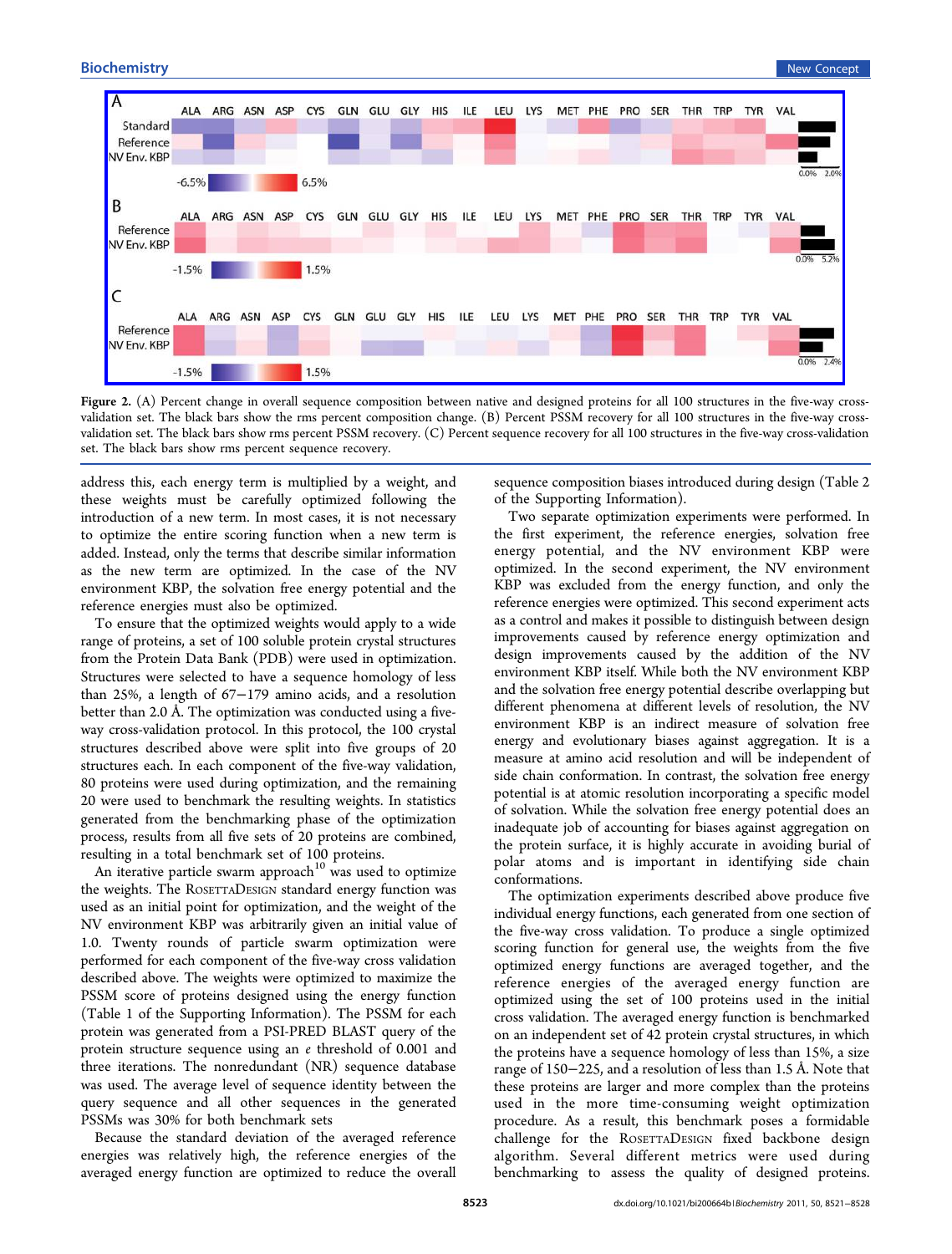<span id="page-3-0"></span>

Figure 3. (A) Percent change in overall sequence composition between native and designed proteins for all 42 structures in the independent benchmark set. The black bars show the rms percent composition change. (B) Percent PSSM recovery for all 42 structures in the independent benchmark set. The black bars show rms percent PSSM recovery. (C) Percent sequence recovery for all 42 structures in the independent benchmark set. The black bars show rms percent sequence recovery.

Table 1. Percent PSSM Recovery and Percent Sequence Recovery by Degree of Burial for 100 Proteins Used in Optimization*<sup>a</sup>*

|          |          | percent PSSM recovery (%) |                    |          | percent sequence recovery (%) |                    |  |
|----------|----------|---------------------------|--------------------|----------|-------------------------------|--------------------|--|
|          | standard | reference                 | NV environment KBP | standard | reference                     | NV environment KBP |  |
| buried   | 73.4     | 77.1                      | 78.9               | 64.9     | 66.5                          | 65.5               |  |
| boundary | 72.1     | 75.3                      | 77.3               | 44.3     | 46.6                          | 45.5               |  |
| surface  | 70.4     | 74.4                      | 75.9               | 32.8     | 35.9                          | 35.5               |  |
| overall  | 72.0     | 75.6                      | 77.2               | 45.7     | 48.1                          | 47.3               |  |

*a* Standard refers to the standard energy function. Reference refers to the modified standard energy function in which the reference energies were reoptimized. NV environment KBP refers to the optimized energy function incorporating the NV environment energy term.

Percent PSSM recovery was the primary benchmarking metric used in the study. Percent PSSM recovery was calculated as the percentage of residues that were designed as residues with a positive score in the PSSM of the native protein. In addition, the percent sequence recovery was measured as the percentage of residues that remained as the native residue after design.

The percent PSSM recovery per residue, percent sequence recovery per residue, and the change in overall sequence composition were also calculated for each designed protein. Percent PSSM recovery per residue is calculated as (num pssm recovered)/(num designed), where num pssm recovered is the number of residues with a given identity that were designed to a residue with a positive PSSM score and num\_designed is the total number of residues designed. The percent sequence recovery per residue was calculated as  $(num recorded)/(num designed)$ , where num recovered is the number of residues with a given identity that were designed to an identical residue. In addition to calculation of the overall percent sequence recovery, sequence recovery by chemical group was also calculated. In this metric, residues were grouped into the categories polar (Ser, Thr, Asn, and Gln), nonpolar (Ala, Val, Leu, Met, and Ile), aromatic (Phe, Tyr, and Trp), charged (Lys, Arg, His, Asp, and Glu), and other (Cys, Pro, and Gly). A residue was counted as recovered if it was mutated to another residue within the same group.

The percent sequence composition change per amino acid type was calculated as  $(d - n) / (num$  designed), where *d* is the number of designed residues of a given type and *n* is the number of native residues. To compute the change in overall

sequence composition, a root-mean-square (rms) deviation method was used. The rms percent sequence composition change was calculated as follows, where statistical\_metric is one of the metrics described above (shown as black bars in Figures [2](#page-2-0) and 3):



All of the metrics described above were calculated for the entire protein, as well as the deeply buried region, surface region, and a boundary layer between the two. For this study, the buried region is defined as all residues with an NV score between 0.00 and 0.24, the boundary is defined as residues with an NV score between 0.25 and 0.39, and the surface region is defined as residues with an NV score between 0.40 and 1.00. The performance of the optimized energy functions via these benchmarks was compared to the performance of the standard ROSETTADESIGN energy function.

The benchmarks described above are intended as a measure of how well ROSETTADESIGN is accomplishing its goal of generating low-energy, native-like protein sequences. In a welloptimized energy function, we expect that the percent PSSM recovery will increase compared to the standard ROSETTADESIGN energy function. We also expect that the percent sequence recovery will remain similar to that obtained with the standard energy function. Finally, we expect that a well-optimized energy function will exhibit smaller biases in sequence composition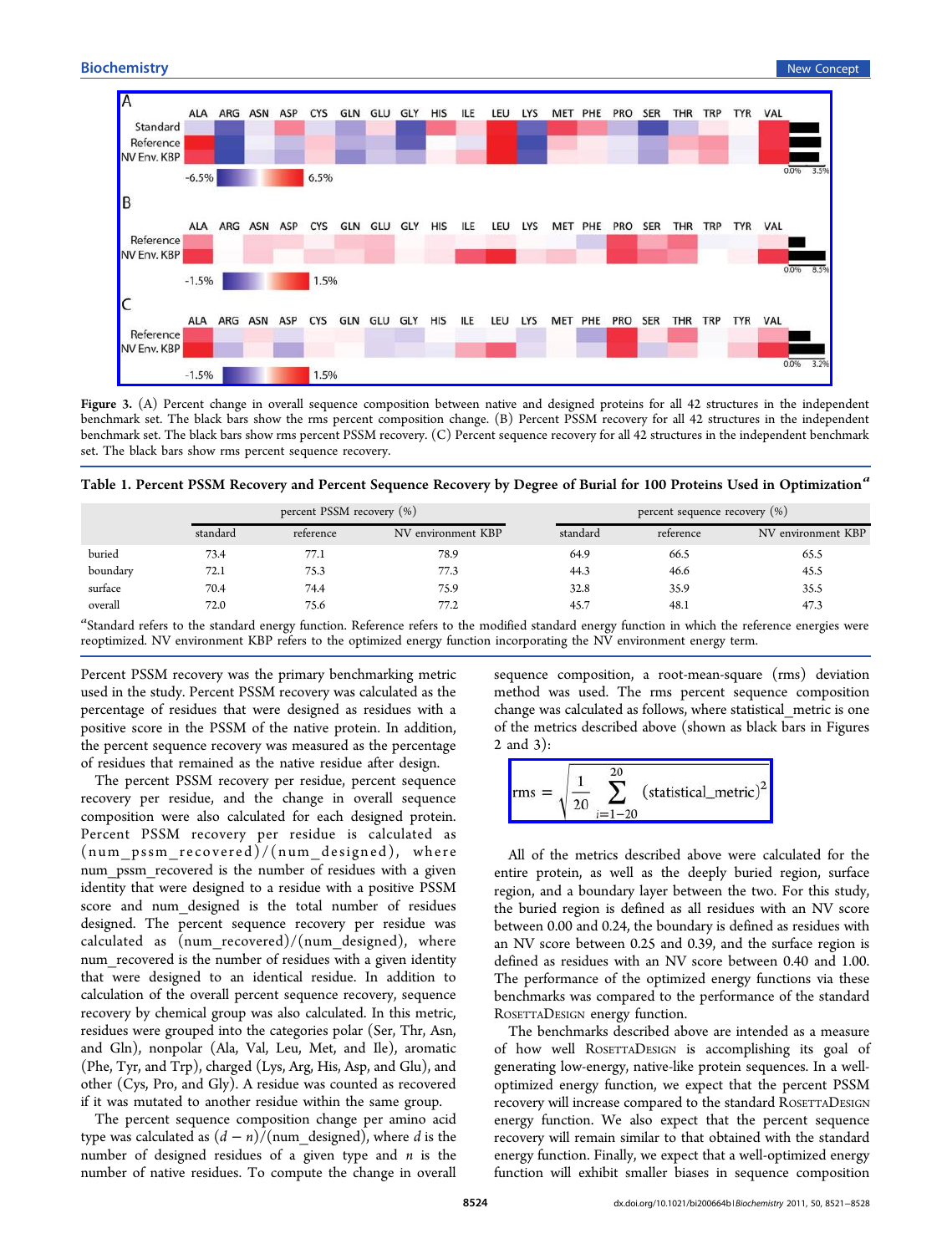<span id="page-4-0"></span>Table 2. Percent PSSM Recovery and Percent Sequence Recovery by Degree of Burial for 42 Proteins Used in Benchmarking*<sup>a</sup>*

|          | percent PSSM recovery (%) |           |                    |          | percent sequence recovery (%) |                    |  |
|----------|---------------------------|-----------|--------------------|----------|-------------------------------|--------------------|--|
|          | standard                  | reference | NV environment KBP | standard | reference                     | NV environment KBP |  |
| buried   | 68.0                      | 70.7      | 76.0               | 49.5     | 49.8                          | 51.5               |  |
| boundary | 66.1                      | 70.6      | 75.7               | 32.1     | 34.1                          | 35.3               |  |
| surface  | 67.2                      | 72.2      | 75.8               | 22.7     | 26.3                          | 27.3               |  |
| overall  | 67.4                      | 71.2      | 75.9               | 35.7     | 37.6                          | 38.9               |  |

*a* Standard refers to the standard energy function. Reference refers to the modified standard energy function in which the reference energies were reoptimized. NV environment KBP refers to the optimized energy function incorporating the NV environment energy term.

compared to proteins designed with the standard energy function.

# ■ **RESULTS**

The percent PSSM recovery and percent sequence recovery calculated for the 100 proteins used in the five-way cross validation are listed in Table 1. The results of PSSM recovery and sequence recovery analy[sis](#page-3-0) show that the optimized NV environment KBP energy function exhibits a 5.2% improvement in percent PSSM recovery compared to the standard energy function and that 3.6% of this improvement was a result of reference energy optimization. The NV environment KBP energy function showed a 1.6% improvement in percent sequence recovery compared to the standard ROSETTADESIGN energy function and a 2.4% improvement if only reference energies are optimized.

The percent change in composition between native and designed sequences for the 100 proteins used in the 5-fold cross validation is shown in Figure 2A. Proteins designed with the NV environment KBP energy [fu](#page-2-0)nction show a decrease in the average magnitude of sequence composition biases introduced during design compared to proteins designed with the standard energy function. Proteins designed with the standard energy function exhibit an rms percent change in sequence composition of 2.0%, while proteins designed with the NV environment KBP show an rms percent change in sequence composition of 1.0%. Figure 2B shows that rms per residue PSSM recovery increased fro[m](#page-2-0) 3.8% with the standard energy function to 4.2% with the NV environment KBP, and Figure 3C shows that rms per residue sequence recovery remained [re](#page-3-0)latively constant between the standard energy function and NV environment KBP.

The energy functions produced with the five-way validation were averaged to produce a single energy function; the reference energies of this averaged function were optimized, and the benchmarking analysis used above was repeated using the averaged energy function. In this case, the independent benchmark set of 42 proteins was used. Table 2 shows the percent PSSM recovery and percent sequence recovery calculated for the 42 proteins designed using the averaged energy function. The NV environment KBP showed an 8.8% improvement in PSSM recovery compared to the standard energy function and that 3.8% of this improvement was a result of the reference energy optimization. The NV environment KBP showed a 3.2% overall improvement in sequence recovery, of which 1.9% was due to the reference energy optimization.

When sequence recovery is broken down by group (Figure 4), a large improvement (decrease) in the percentage of unrecovered buried charged residues is observed; from 8.78 to 1.96% unrecovered residues function in the 100-protein benchmark set. Additionally, a decrease from 8.77 to 3.46% unrecovered nonpolar residues on the surface is observed.



Figure 4. [Percentage](http://pubs.acs.org/action/showImage?doi=10.1021/bi200664b&iName=master.img-005.jpg&w=238&h=157) [of](http://pubs.acs.org/action/showImage?doi=10.1021/bi200664b&iName=master.img-005.jpg&w=238&h=157) [unrecovered](http://pubs.acs.org/action/showImage?doi=10.1021/bi200664b&iName=master.img-005.jpg&w=238&h=157) [residues](http://pubs.acs.org/action/showImage?doi=10.1021/bi200664b&iName=master.img-005.jpg&w=238&h=157) [\(number](http://pubs.acs.org/action/showImage?doi=10.1021/bi200664b&iName=master.img-005.jpg&w=238&h=157) [of](http://pubs.acs.org/action/showImage?doi=10.1021/bi200664b&iName=master.img-005.jpg&w=238&h=157) [recovered](http://pubs.acs.org/action/showImage?doi=10.1021/bi200664b&iName=master.img-005.jpg&w=238&h=157) residues divided by total number of residues in the benchmark set) by amino acid category in the 100- and 42-protein benchmark sets. The color scale ranges from white (small number of mistakes) to red (large number of mistakes). In this metric, residues were grouped into the categories polar (Ser, Thr, Asn, and Gln), nonpolar (Ala, Val, Leu, Met, and Ile), aromatic (Phe, Tyr, and Trp), charged (Lys, Arg, His, Asp, and Glu), and other (Cys, Pro, and Gly). A residue was counted as recovered if it was mutated to another residue within the same group.

Additionally, Figure 4 reveals a fundamental difference in the two data sets. The lower recovery values seen in all categories in the 42-protein benchmark set suggest that it is a much more challenging target for design than the 100-protein benchmark set used in optimization. The proteins of the 42-protein benchmark set are substantially larger (average length of 207 residues) than those in the 100-protein benchmark set (average length of 120 residues). Each additional residue drastically increases the number of possible sequences to consider, decreasing the probability of a high-quality design. Despite this more challenging independent benchmark, improvement was still observed.

#### ■ **DISCUSSION**

The results of both the 100-protein five-way cross validation and the 42-protein independent benchmark set are consistent. In both cases, introduction of the NV environment KBP into the energy function and optimization of the energy function weights lead to an overall improvement in the quality of designed sequences. As the independent benchmark set tests an averaged scoring function that would be generally useful, the remaining analysis will focus on this benchmark set.

The results of the benchmarking show that, in general, structures designed using the NV environment KBP exhibit smaller conformation biases and more evolutionarily favorable mutations. A detailed analysis of these results also provides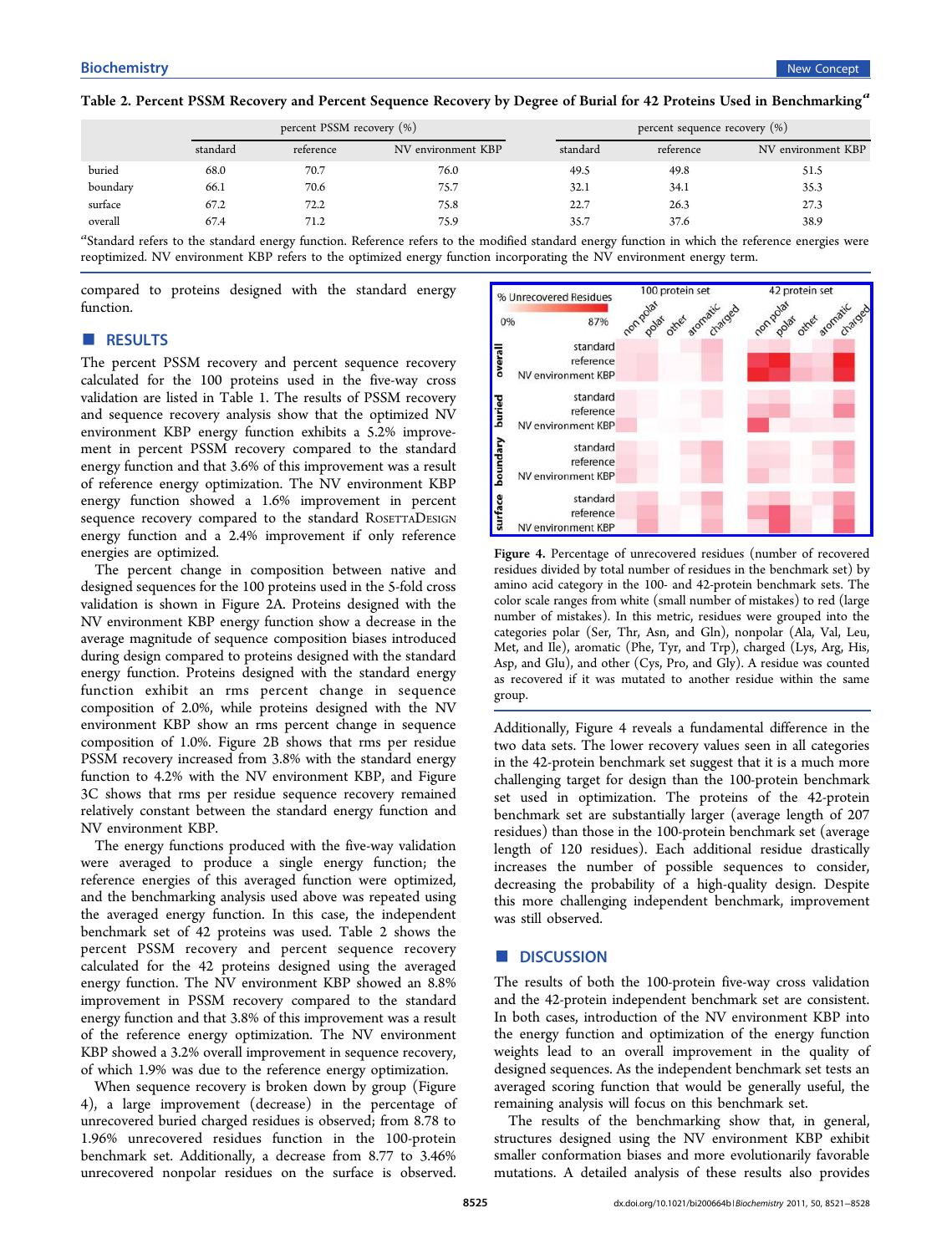some insight into the behavior of the ROSETTADESIGN scoring function.

Because of the lack of an explicit water model in ROSETTADESIGN, the standard ROSETTADESIGN energy function is dominated by the solvation free energy potential. As a result, there are few constraints on amino acid mutations on the protein surface. Because of this lack of constraints, proteins designed with the standard energy function exhibit large biases in sequence composition on the protein surface. Proteins designed with the standard energy function show large numbers of aromatic residues on the protein surface. Specifically, there is a 3.1% increase in the number of phenylalanines, a 1.9% increase in the number of tryptophans, and a 2.5% increase in the number of tyrosines on the protein surface in the benchmark set designed with the standard ROSETTADESIGN energy function compared to the native structure. Proteins designed with the NV environment KBP show a large reduction in these biases. Proteins designed with the NV environment KBP showed a 1.4% increase in the number of phenylalanines, a 0.8% increase in the number of tryptophans, and a 1.5% increase in the number of tyrosines compared to native proteins. While still large, these biases are much smaller than the biases observed with the standard energy function.

It was expected that improvements in the quality of surface sequence design would be the primary benefit of the NV environment KBP. However, an analysis of the overall PSSM recovery, sequence recovery, and sequence composition biases suggests that the improvement given by the NV environment KBP implementation occurred across the board rather than merely at the protein surface. Table 2 shows the overall impact of the NV environment KBP at va[ri](#page-4-0)ous levels of burial. The percent PSSM recovery improved using the NV environment KBP by 8.0% in the buried region, 9.6% in the boundary region, and 8.5% on the surface region compared to the standard energy function. The percent sequence recovery improved by 2.0% in the buried region, 3.2% in the boundary region, and 4.6% in the surface region compared to the standard energy function.

When percent sequence recovery is broken down by group (Table 2), a large increase in the recovery of buried charged residue[s](#page-4-0) is observed, with a 6.2% increase compared to the standard energy function. Additionally, a 3.8% increase in recovery of nonpolar residues is observed on the surface. Not all groups show improvement, and this is expected, as the scoring function was not directly optimized for percent sequence recovery.

While the overall percent changes are relatively small, these changes are both statistically and scientifically significant. To assess the statistical significance of the data, standard deviations were calculated and are listed in Tables 3 and 4 of the Supporting Information. The standard deviations were [calculated for both perc](#page-7-0)ent PSSM recovery and percent sequence recovery. Each of the five scoring functions generated during the five-way cross-validation weight optimization using 100 proteins was used to design the independent set of 42 proteins. The standard deviations of PSSM and sequence recovery are listed in Tables 3 and 4 of the Supporting Information. The standard deviations listed in Table[s 3 and 4 of](#page-7-0) [the Support](#page-7-0)ing Information range from 0.1 to 1.2%. The aver[age error is 0.4% and the](#page-7-0)refore smaller than the observed improvements in recovery rates.

It is important to consider not only the absolute change in percent recovery but also the change relative to the maximum possible recovery value. In the case of sequence recovery, the maximum possible sequence recovery can be estimated by analyzing the amino acids tolerated in each position in BLASTderived PSSMs. In this case, the average percentage of time that the native residue is seen in the PSSM is used as an estimate for expected sequence recovery. For the 100-protein benchmark set, the average was 34% with a standard deviation of 12%, while in the 42-protein benchmark set, the average was 34% with a standard deviation of 7%. While the achievable sequence recovery is somewhat higher because of correlation between individual positions, these values suggest that sequence recovery rates of 40−50% would approach the maximum. Tables 1 and 2 show that for the 100-protein benchmark set, the tot[al](#page-3-0) over[all](#page-4-0) sequence recovery is 45.7% with the standard energy function and 47.0% with the NV environment KBP. For the 42-protein benchmark set, the total overall sequence recovery is 35.7% with the standard energy function and 38.9% with the NV environment KBP. This explains the relatively small increases in sequence recovery, as current recovery values are approaching the practical maximum. For that reason, we introduce the PSSM recovery value. In this context, it is important to note that the scoring functions were not directly optimized for sequence recovery but rather PSSM recovery. As a result, it is not surprising that the sequence recovery is not necessarily maximized during optimization.

In the case of PSSM recovery, it is reasonable to expect that 100% PSSM recovery is unreachable as evolution might not have sampled all amino acids tolerated in a sequence position. A more realistic value for maximum possible PSSM recovery is between 80 and 90%, though the exact value of this upper bound is difficult to estimate. PSSM recovery with the standard energy function was 72.0%. The observed increase to 77.2% with the NV environment KBP represents a substantial increase relative to the 80−90% maximum and the 72% starting point. Generally, improvements in sequence recovery rates have been moderate when altering the energy function, $5$  as the major contributors to the overall energy are already [f](#page-7-0)ine-tuned and remain unaltered.

Comparison of PSSM and sequence recovery results between the 42-protein benchmark set and the 100-protein set illustrates that the performance of the ROSETTADESIGN algorithm varies on the basis of the characteristics of the protein being designed. For example, Tables 1 and 2 show the overall sequence recovery for proteins [d](#page-3-0)esign[ed](#page-4-0) with the standard energy function. The overall recovery for the 42-protein benchmark set was 35.7%, while the overall recovery for the 100-protein benchmark set was 45.7%. This substantial difference is likely a result of the different criteria used to select the proteins in each set. The proteins in the 42-protein benchmark set are larger than those in the 100-protein set and will therefore have a larger total surface area and thus be more challenging targets for design.

Despite the difference inherent to different design targets, these values are similar to those obtained in the literature. Schneider et al. designed a set of proteins with 89−223 amino acids on the basis of high-resolution crystal structures. They observed surface sequence recovery rates of  $22 \pm 11\%$  and buried recovery rates of  $56 \pm 13.7\%$  when designed with ROSETTADESIGN.<sup>11</sup> These values are similar to those seen in Tables 1 and [2.](#page-7-0) Additionally, Sharabi et al. reported overall sequen[ce](#page-3-0) reco[ve](#page-4-0)ry values between 40 and 70% depending on the weights of the scoring function used during their design.<sup>[12](#page-7-0)</sup>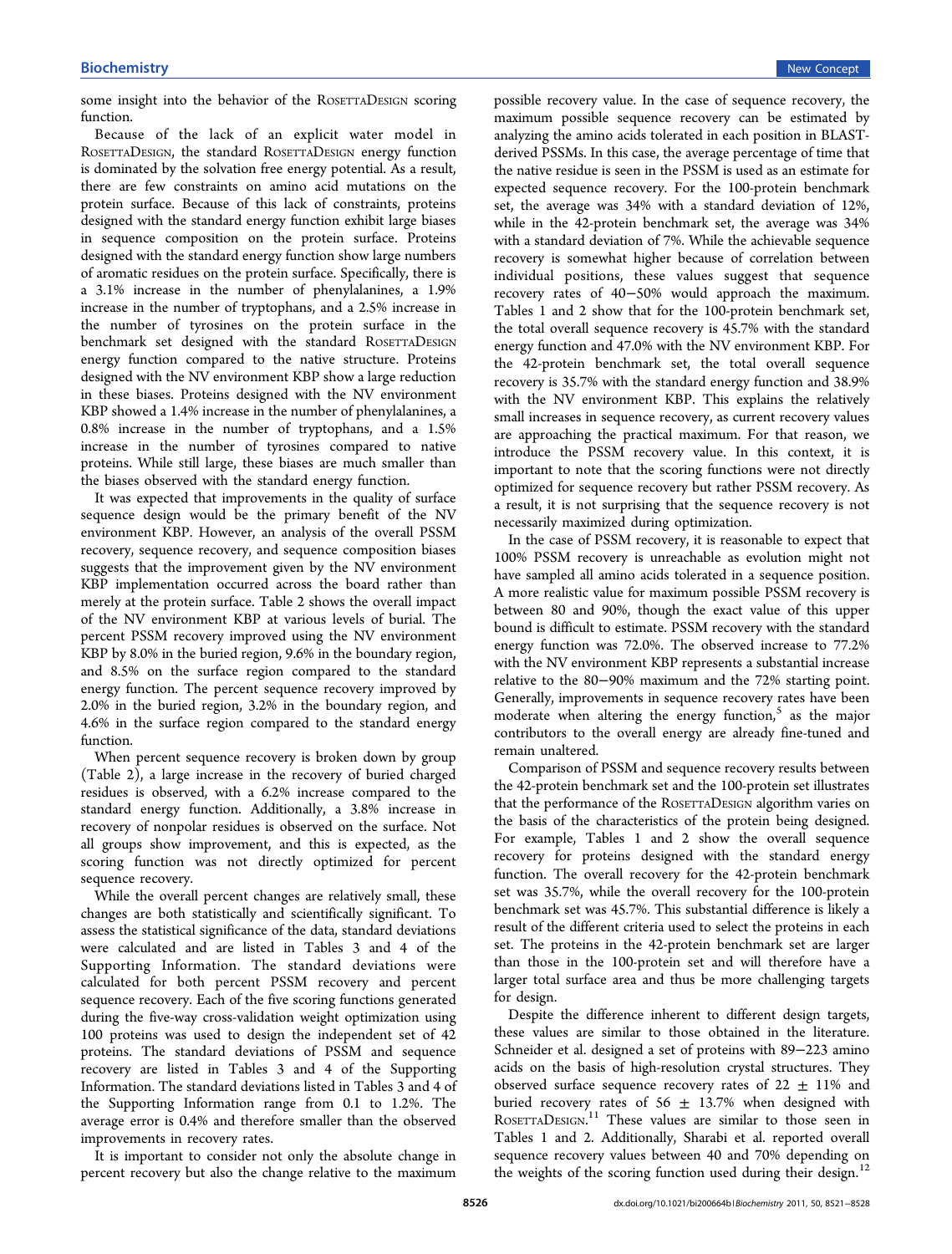These numbers are within the range of sequence recovery values obtained during the experiments described here.

In addition to improvements in PSSM and sequence recovery, the degree of sequence bias seen in the buried and boundary regions of designs made using the NV environment KBP decreased. When all residues in the benchmark set are considered, proteins designed with the NV environment KBP have an rms percent composition change of 2.8% compared to the native protein, while proteins designed with the standard energy function have an rms percent composition change of 2.9% (Figure 3A). When this overall value is broken down by region, the b[ur](#page-3-0)ied region designed with the NV environment KBP shows an increase in rms percent composition change compared to the standard energy function from 4.2 to 4.5%, the boundary region shows a decrease from 3.4 to 2.7%, and the surface region shows a reduction from 2.9 to 2.4%. While the improvements in sequence composition bias are minimal, Figure 3B shows increases in rms per residue PSSM recovery from 3[.8](#page-3-0)% with the standard energy function to 4.2% with the NV environment KBP. Additionally, Figure 3C shows increases in rms per residue sequence recovery fr[om](#page-3-0) 2.4% with the standard energy function to 2.6% with the NV environment KBP energy function, which is expected given the optimization of the scoring function toward PSSM improvement.

An investigation of the optimized weights provides some insight into the cause of the improvements in sequence design. Tables 1 and 2 of the Supporting Information show the scoring function and referenc[e energy weights of the](#page-7-0) standard energy function and the optimized NV environment KBP. When the NV environment KBP term is added to the energy function, the weight of the free energy solvation potential decreases from 0.65 in the standard energy function to 0.56 in the NV environment KBP. The NV environment KBP term has a value of 1.01. As discussed earlier, in the standard energy function, the reference energies and solvation free energy potential are the dominant forces on surface residues because of the lack of explicit inter-residue interactions. Because the penalty given by the solvation free energy potential for apolar residues on the surface is relatively weak, the weight of this potential will need to be increased for it to adequately affect surface residues. However, because the energy function is applied evenly, regardless of the degree of burial, the increase in weight necessary to maintain a reasonable protein surface may cause the solvation free energy potential to apply too strongly to the boundary region. As the burial level increases, the number of inter-residue interactions will also increase, which explains the decrease in improvement in sequence bias seen in more highly buried regions of the protein. This idea is supported by the decrease in free energy solvation potential weight observed in the NV environment KBP energy function. The NV environment KBP provides additional information about protein surface composition, reducing the dominance of the free energy solvation potential. Figure 5 shows the effect of the NV environment KBP on the overall scoring function. All proteins used in the 100-protein benchmark set were scored using both the standard ROSETTADESIGN energy function and the optimized NV environment KBP energy function. The average magnitude of each scoring term for each buried and surface residue was calculated and converted to the percentage of the total energy for each residue to measure the influence of each scoring term. We observe that the addition of the NV environment KBP term decreases the influence of the reference energies, solvation free energy term, and the attractive and repulsive terms throughout



Figure 5. Contribution of individual scoring terms to the overall score of buried and surface residues. The introduction of the NV environment KBP reduces the reliance on solvation free energy and the attractive−repulsive forces at both levels of exposure.

all degrees of burial. Specifically, the influence of the solvation free energy decreases from 21 to 16% for buried residues and from 24 to 21% for surface residues. Additionally, the influence of the reference energy decreases from 8 to 5% on the surface, though it remains relatively unchanged for buried residues. The attractive and repulsive forces also change somewhat, with a decrease in influence from 60 to 57% in buried residues and 48 to 46% in surface residues. This change in influence is significantly smaller than the change in influence seen in the reference and solvation free energy functions. The NV environment KBP was designed to address shortcomings in the design of the protein surface. These shortcomings are the result of the energy function failing to model aspects of the protein surface that are not completely described through the solvation and reference energies. To achieve reasonably good performance despite these inaccuracies, both energy terms are overweighted in the standard energy function. As expected, addition of the NV environment KBP term reduces the impact of solvation and reference energies on the surface. As these adjustments apply throughout all degrees of burial, the artificially inflated weight of the solvation and reference energies can be decreased, improving performance also in the buried regions of the protein.

In addition to providing information about solvation effects, the NV environment potential also sheds light on the evolutionary and environmental forces on protein composition. Soluble proteins have evolved to be nonaggregative and generally stable in the environment of a cell. These properties are difficult to model via physics-based methods, as they arise from numerous interprotein interactions that are difficult to explicitly model. The implicit modeling of these environmental effects accounts in part for the improvements in native-like sequence design seen during design with the NV environment KBP. By optimizing the NV environment KBP energy function to maximize PSSM score rather than sequence recovery, the energy function is optimized to design proteins similar to those that are favored evolutionarily, rather than to merely reproduce the native sequence.

We thank David Baker and Kristian Kaufmann for valuable discussion and development assistance.